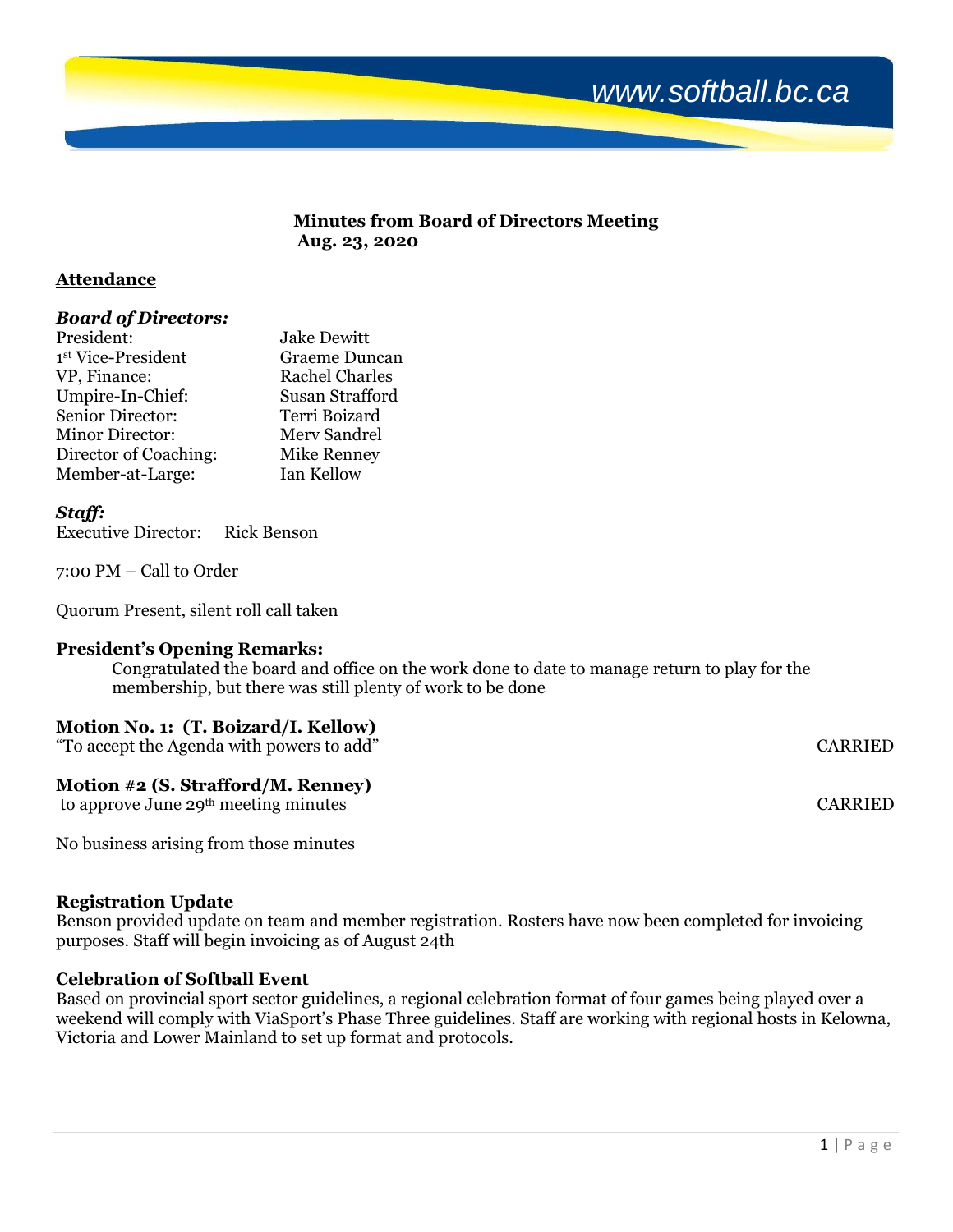## *www.softball.bc.ca*

### **New Business**

### *A) Phase Three Provincial Sport Sector Guidelines*

Benson presented the Softball BC Inning Four Stretch (tryouts) and Inning Four guidelines under the revised Return to Bases document. In the "progressively loosen" stage from the provincial government, cohorts of a maximum of 100 participants may form a cohort within a specific region. Competitive games may resume and teams may travel within their region for sporting activities. As well, tryout protocols for both club and Provincial teams were addressed in the provincial document and incorporated into the Return to Bases document.

#### **Motion #3 (R. Charles/M. Sandrel) CARRIED**

To accept the RTB guidelines for Inning Four and Inning Four Stretch

### *B) Slo Pitch Canadian Championships 2021*

Canadian Amateur Sport Society, operators of Softball City requested support and endorsement to host the 2021 Slo Pitch Canadian Championships for men and women. Budgets were presented and feedback from teams who would have participated in the 2020 Championship was provided with respect to the financial and volunteer requirements of the participating BC teams.

#### **Motion #4 (T. Boizard/S. Strafford) CARRIED**

To endorse the above championship by signing the host agreement

#### *C) Age Change by category for Minors*

The proposed special meeting from Softball Canada was cancelled as Softball Ontario withdrew their motion and will present it again in 2021. Therefore the workshop and special meeting originally scheduled have been cancelled.

#### *D) Policy for Director's Development*

At the request of Director Renney, staff, working in conjunction with Sport Law and Strategy created a policy defining and restricting the use of society funds for director's development. The intent of the policy is to ensure any financial resources for BoD development was used in governance matters and not programme specific.

#### **Motion #5 (M. Renney/M. Sandrel) CARRIED**

To accept the policy as written for director's development and add it to the BoD policy manual

### *E) Special Resolution for Voting Members*

Due to the extraordinary circumstances of the COVID-19 pandemic, the board discussed and voted, electronically, on a resolution to address the inequity of voting members for the 2020 AGM As per attached resolution, this was passed electronically and with unanimous consent.

### **Motion #6 (G Duncan/S. Strafford) CARRIED**

To accept the attached special resolution for voting members to the AGM

### *F) Special Resolution for Voting Members*

Due to the extraordinary circumstances of the COVID-19 pandemic, the board discussed and voted, electronically, on a resolution to address the inequity of voting members for Minor Coordinator elections As per attached resolution, this was passed electronically and with unanimous consent.

#### **Motion #7 (G Duncan/S. Strafford) CARRIED**

To accept the attached special resolution for voting members at Minor Coordinator elections